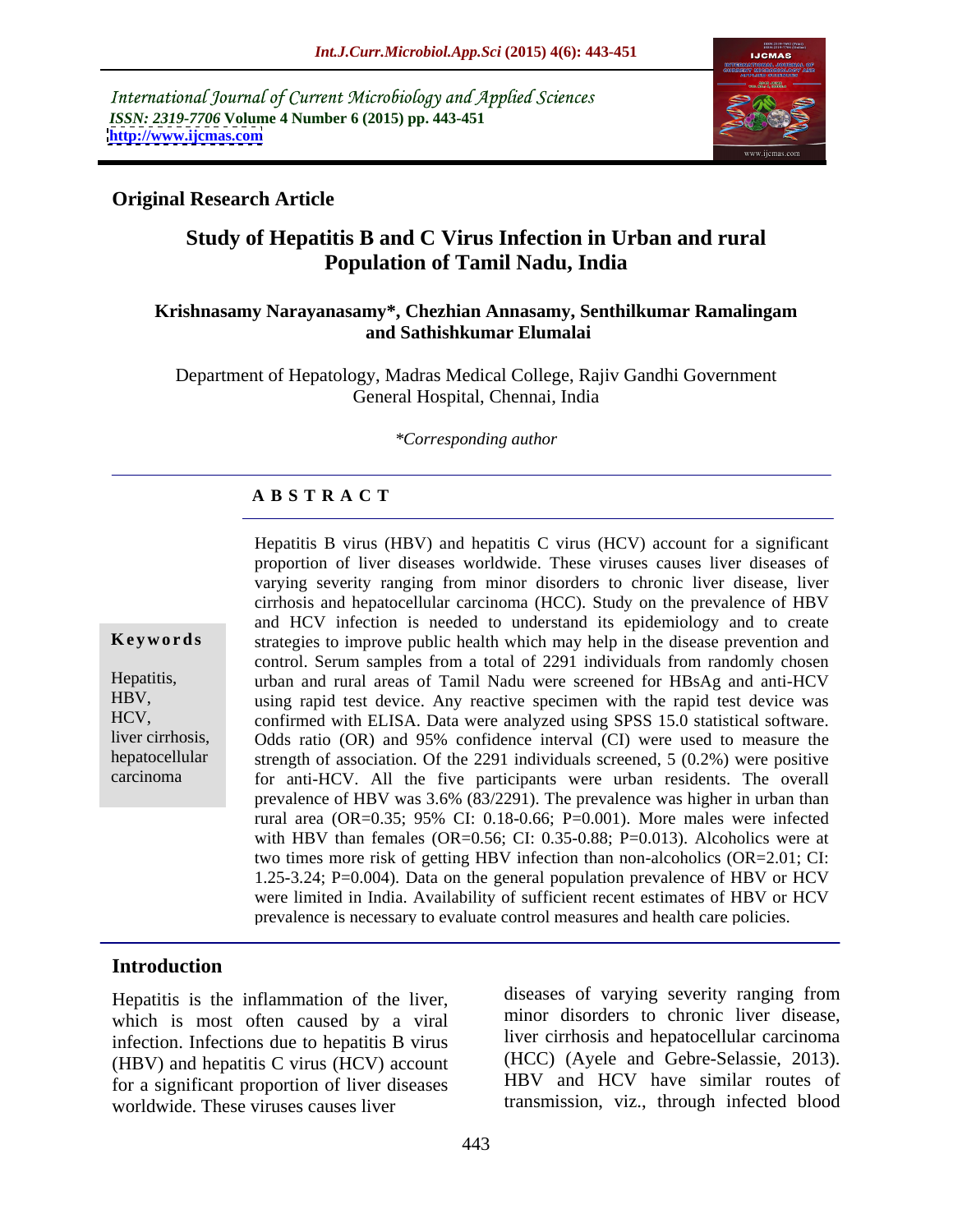and blood products, sharing of needles to **Materials and Methods** inject drugs and sexual activity (Saravanan

liver diseases due to HCV (Hepatitis C-

2008). as per the manufacturer protocol.

Though reports on the prevalence of HBV (Arora *et al.,* 2010) and in patients with recent study is available from South India.

epidemiology and to create strategies to analyzed using SPSS 15.0 statistical improve public health which may help in the software. Odds ratio (OR) and 95% HCV prevalence and associated factors in rural and urban populations of Tamil Nadu.

#### **Materials and Methods**

*et al.,* 2007). Blood samples from a total of 2291 More than 2 billion people in the world have rural areas of Tamil Nadu from May 2014 to been reported to be infected with HBV, in November 2014 were included in this study. which more than 360 million are chronically Institutional ethical clearance was obtained infected and 1.2 million die from chronic to conduct this study. Prior to the collection hepatitis, cirrhosis and HCC (Lavanchy, of blood samples, individuals were informed 2004). World Health Organization reported about the study camp via., press and loud that about 130-150 million people globally speakers; participation was voluntary and have chronic hepatitis C infection and 350 free of cost; that all participants would be 000 to 500 000 people die each year from WHO, 2015). Individuals previously vaccinated for HBV HBV infection is reported to be high (2- sociodemographic and risk factor were 10%) in the developing world particularly in gathered using predesigned questionnaire. Asia and sub-Saharan Africa, where as Five milliliter of blood was collected and infection due to HCV varies from 0.3-13% serum separated and transported to the or more with the highest prevalence Department of Hepatology, Madras Medical documented in Central Africa and South- College, Chennai. During transportation, the Eastern Asia (Taye *et al.,* 2014). A safe and cold chain was maintained properly. Then effective vaccine has been available for the serum sample was divided into two HBV, whereas no vaccine is available to aliquots; one was used for HBsAg screening prevent HCV infection (Mast and Ward, and the other was used to screen anti-HCV individuals from randomly chosen urban and informed of the test outcome and get medical advice and counseling accordingly. were excluded from the study. Data on

and/or HCV infection among blood donors screened for HBsAg and anti-HCV using certain clinical conditions (Ali *et al.,* 2008; Biomedical Ltd, India). It utilizes the Mysorekar *et al.,* 2008) are available, principle of lateral flow chromatographic prevalence among general population in immunoassay for the qualitative detection of India is sparse and to our knowledge no HBsAg, IgG and IgM of HCV in human Study on the prevalence of HBV and HCV Lisa, Germany) for HBsAg or anti-HCV as infection is needed to understand its per the manufacturer procedure. Data were disease prevention and control. Hence, this confidence interval (CI) were used to study was undertaken to determine HBV and measure the strength of association. P value Initially, all the serum samples were rapid test device (Reliable Pro-detect serum. Any reactive specimen with the rapid test device was confirmed with ELISA (Erba analyzed using  $SPSS$  15.0 software. Odds ratio (OR) and 95% <0.05 was considered as significant.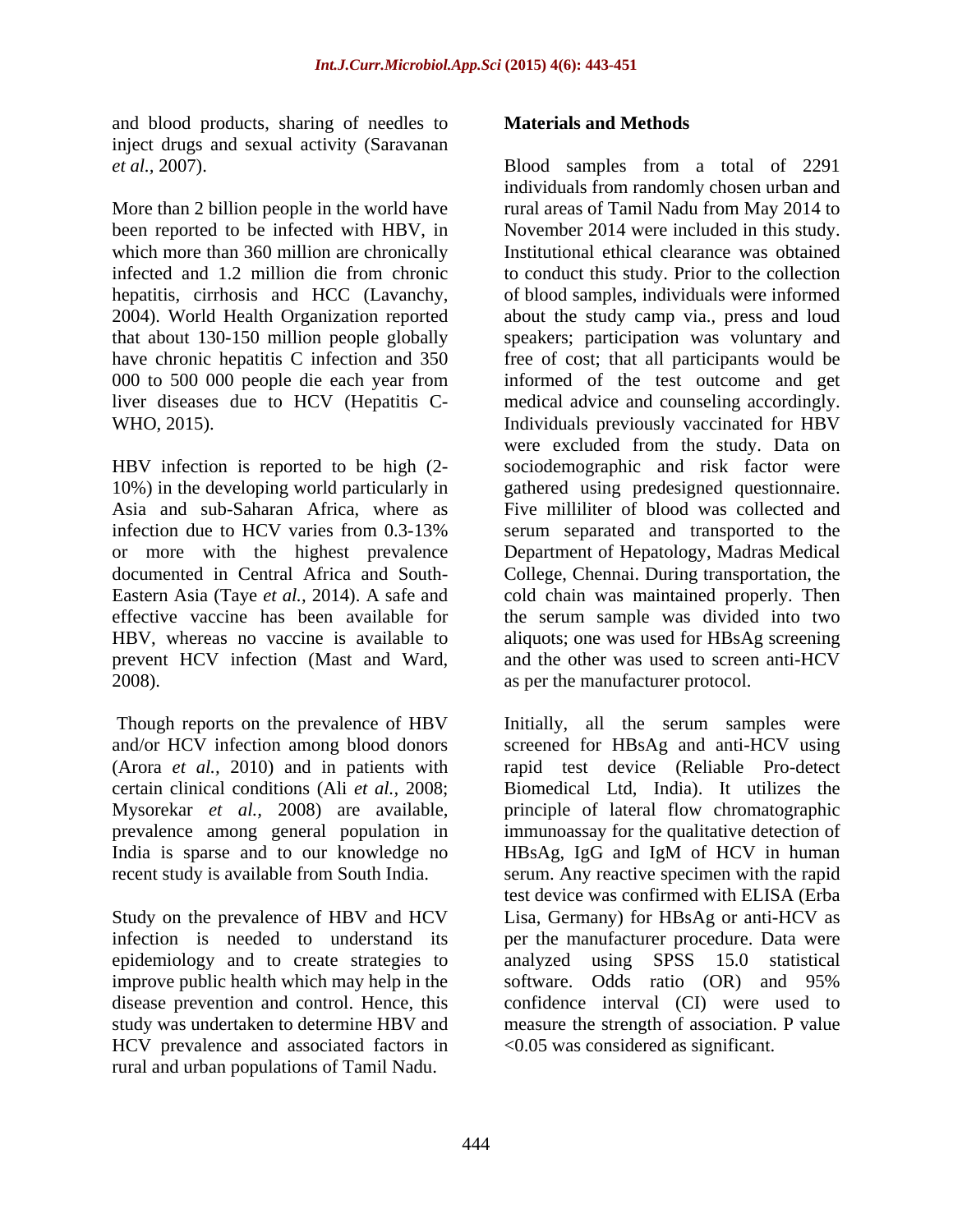1111 (48.5%) were females. The age of the  $HBV$  prevalence of 3.9% (77/1957) and participants ranges from 10-86 years.

participants were urban residents. The prevalence was higher among males P=0.705). HCV prevalence in the age group is a considerable variation in the 0.23% (3/1326), respectively, which was not non-alcoholics (OR=2.86; CI: 0.48-17.17; P=0.25). Other factors were not associated

4.58%) were infected with HBV than females (29/1111, 2.6%), and the difference significant association was observed was statistically significant (OR=0.56; CI:  $0.35-0.88; P = 0.013$ .

of  $>60$  (30.95%, 13/42), followed by 40-49 been shown to vary widely from 0.1% in the (22.92%, 22/96), 30-39 (17.7%, 17/96), 50-

**Results and Discussion individuals in the age group of 20-29 were** Of the 2291 individuals screened for HBV positivity was observed in the age group of and HCV, 1180 (51.5%) were males and <20 years (Table 2). Married individuals had Majority (57.8%) were more than 35 years were at two times more risk of getting HBV of age. In relation to residence area, 1607 infection than non-alcoholics (OR=2.01; CI: (70.1%) were urban dwellers and 684 1.25-3.24; P=0.004). 7.7% (3/36) smokers (29.9%) were rural dwellers. The prevalence and 3.6% (80/2172) non-smokers had HBV of HBV and HCV in relation with various infection. One participant (1/7) who had factors was shown in Table 3. history of blood transfusion was positive for Of the 2291 individuals screened, 5 (0.2%) hospital admission and history of liver were positive for anti-HCV. All the five disease had HBV prevalence of 1.5% (1/64) positive HBsAg, whereas 1.12% (1/89) HBV prevalence of 3.9% (77/1957) and unmarried had 1.8% (6/328). Alcoholics HBsAg. Individuals who had history of and 6.2% (8/120), respectively.

(3/1180, 0.3%) than females (2/1111, 0.2%) Hepatitis B and C virus infections are a but the difference was not statistically serious global public health problem (Ding significant (OR=0.708; CI: 0.12-4.24; *et al.,* 2003; Taye and Lakew, 2013). There of  $\leq$ 35 and >35 years were 0.2% (2/965) and geographical distribution of HCV (Saeed *et* statistically significant (OR=1.092; CI: our study was 0.2% (5/2291), which is 0.182-6.547; P=0.923). Among the five anti- similar to study reports from Bangladesh HCV positive individuals, 2/434 (0.5%) (Ashraf *et al.,* 2010) and Tamil Nadu (Gowri were alcoholics and 3/1857 (0.2%) were *et al.,* 2012). All the five anti-HCV positive is a considerable variation in the geographical distribution of HCV (Saeed *et al.,* 2014). The overall prevalence of HCV in individuals were from urban area.

with the HCV infection (P>0.05) (Table 3). In India, very few studies are available on The overall prevalence of HBV was 3.6% population. Community based studies from (83/2291) (Table 1). The prevalence was West Bengal (Chowdhury *et al.,* 2003), higher in urban area (72/1607, 4.5%) than Andhra Pradesh (Khaja *et al.,* 2006) and rural area (11/684, 1.6%) which was Arunachal Pradesh (Phukan *et al.,* 2001) statistically significant (OR=0.35; 95% CI: showed the HCV prevalence of 0.87%, 1.4%  $0.18-0.66$ ;  $P = 0.001$ ). More males (54/1180, and 7.89% respectively, which is higher than the prevalence of HCV in general population. Community based studies from showed the HCV prevalence of 0.87%, 1.4% our study result. In this study, no statistically significant association was observed between HCV infection and associated factors (Table 3).

HBV prevalence was more in the age group HBV prevalence in different population has 59 (15.8%, 12/76). 6.3% (18/285) developing nations (Behal *et al.*, 2008). been shown to vary widely from 0.1% in the developed countries to 20% in the developing nations (Behal *et al.,* 2008).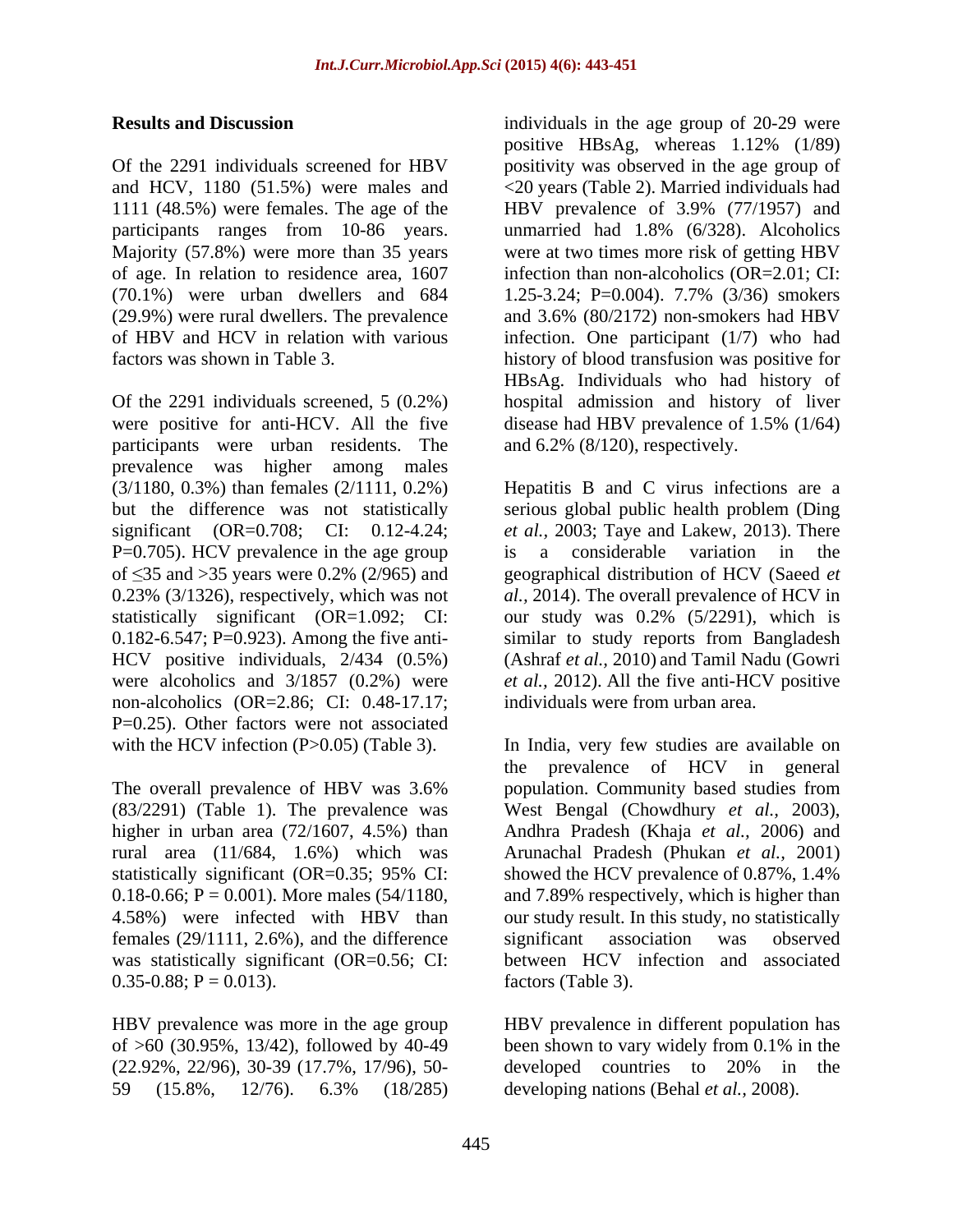|                                              | Number of HBsAg positive | Number of anti-HCV positive | Total number of screened |
|----------------------------------------------|--------------------------|-----------------------------|--------------------------|
| Area                                         | individuals $(\% )$      | individuals $(\% )$         | individuals              |
| Urban                                        | 72(4.5)                  | 5(0.3)                      | 1607                     |
| Rural                                        | 11(1.6)                  | $\pm 0$ (b,                 | 004                      |
| Overall prevalence $\left  83 (3.6) \right $ |                          | 5(0.2)                      | 229                      |

**Table.1** Overall prevalence of HBV and HCV infection among urban and rural population

**Table.2** Distribution of hepatitis B and C virus among urban and rural population based on gender and different age intervals

|             | Age group |                                                                                               |  |           |  |  |         |  |       |         |        |                |
|-------------|-----------|-----------------------------------------------------------------------------------------------|--|-----------|--|--|---------|--|-------|---------|--------|----------------|
| Hepatovirus | Area      | $\leq 20$                                                                                     |  | $20 - 29$ |  |  | $30-39$ |  | 40-49 | $50-59$ | >60    | Total positive |
|             |           | Male   Female   Male   Female   Male   Female   Male   Female   Male   Female   Male   Female |  |           |  |  |         |  |       |         |        |                |
| <b>HBV</b>  | Urban     |                                                                                               |  |           |  |  |         |  |       |         |        |                |
|             | Rural     |                                                                                               |  |           |  |  |         |  |       |         |        | 83             |
| Total       |           |                                                                                               |  |           |  |  |         |  | 22    | $\perp$ | $\sim$ |                |
| <b>HCV</b>  | Urban     |                                                                                               |  |           |  |  |         |  |       |         |        |                |
|             | Rural     |                                                                                               |  |           |  |  |         |  |       |         |        |                |
| Total       |           |                                                                                               |  |           |  |  |         |  |       |         |        |                |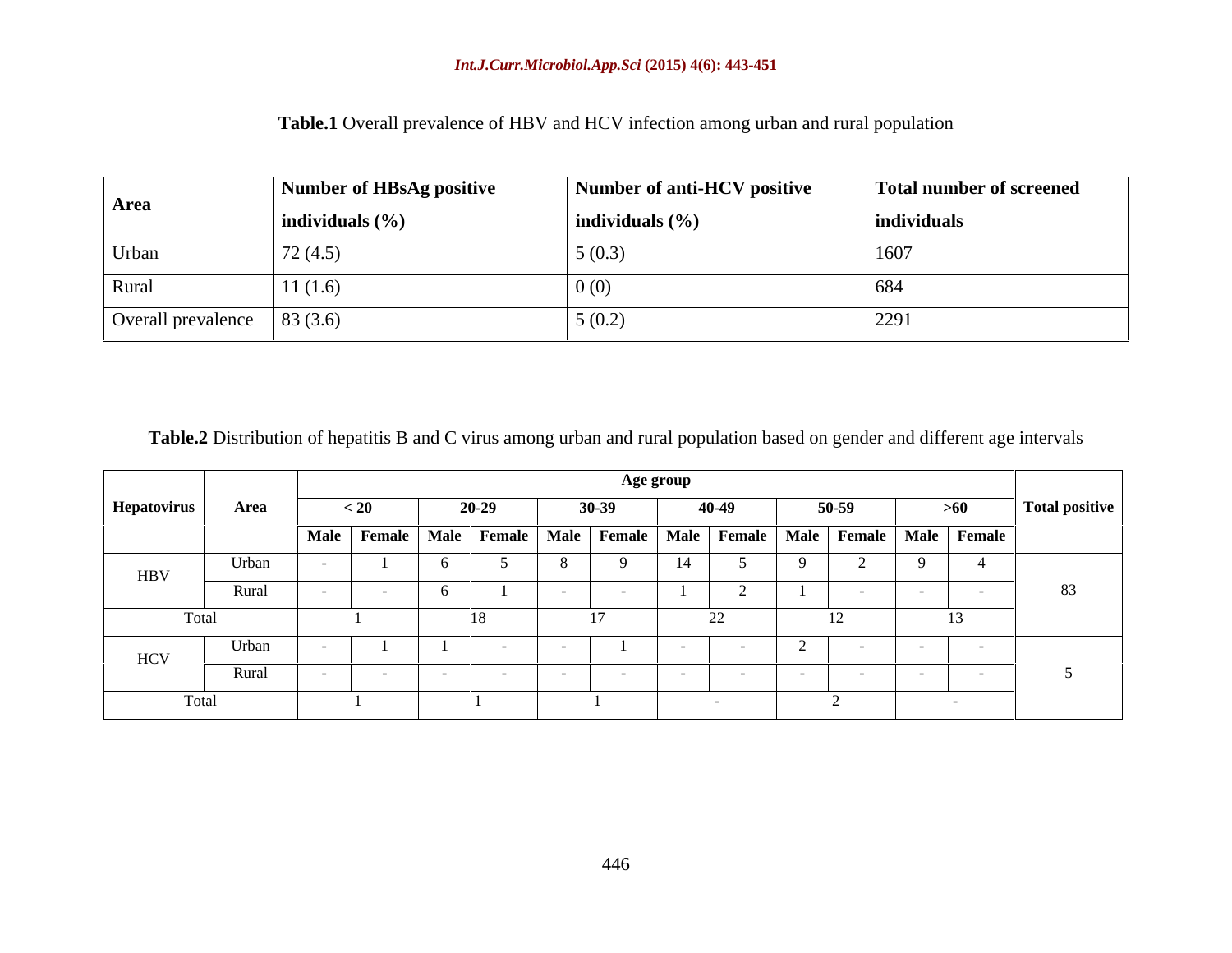|                             |      |                                      | <b>HBsAg</b>                    | OR (95% CI) P value    |            |                        | anti-HCV                          | OR $(95\% \text{ CI})$ P value |                          |
|-----------------------------|------|--------------------------------------|---------------------------------|------------------------|------------|------------------------|-----------------------------------|--------------------------------|--------------------------|
| <b>Associated factors</b>   |      | $Total No.$ $\overline{\phantom{a}}$ | Negative $(\%)$ Positive $(\%)$ |                        |            |                        | Negative $(\% )$ Positive $(\% )$ |                                |                          |
| Age (year)                  |      |                                      |                                 |                        |            |                        |                                   |                                |                          |
| $\leq$ 35                   | 965  | 936 (97)                             | 29(3)                           | $\mathbb{R}$           | $\sim$     | 963 (99.8)             | 2(0.2)                            | $\overline{R}$                 | $\sim 100$ km s $^{-1}$  |
| $>35$                       | 1326 | 1272 (96)                            | 54(4)                           | $1.37(0.86-2.17)$      | 0.178      | $1323(99.77)$ 3 (0.23) |                                   | $1.092(0.182 - 6.547)$ 0.923   |                          |
|                             |      |                                      |                                 |                        |            |                        |                                   |                                |                          |
| <b>Gender</b>               |      |                                      |                                 |                        |            |                        |                                   |                                |                          |
| Male                        | 1180 | 1126(95.4)                           | 54 (4.6)                        | R                      | $\sim$     | 1177(99.7)             | 3(0.3)                            | $\mathbb{R}$                   | <b>Contract Contract</b> |
| Female                      | 1111 | $1082(97.4)$ 29 (2.6)                |                                 | $0.56(0.35-0.88)$      | $0.013*$   | 1109 (99.8)            | 2(0.2)                            | $0.708(0.12-4.24)$ $0.705$     |                          |
| Area of residence           |      |                                      |                                 |                        |            |                        |                                   |                                |                          |
| Urban                       | 1607 | 1535(95.5)                           | 72 (4.5)                        | R                      | $\sim$     | $1602(99.7)$ 5 (0.3)   |                                   |                                |                          |
| Rural                       | 684  | 673 (98.4)                           | 11(1.6)                         | $0.35(0.18-0.66)$      | $0.001*$   | 684 (100)              | 0(0)                              | NA                             |                          |
|                             |      |                                      |                                 |                        |            |                        |                                   |                                |                          |
| <b>Education level</b>      |      |                                      |                                 |                        |            |                        |                                   |                                |                          |
| Un educated                 | 399  | 381 (95.5)                           | 18(4.5)                         | $\mathbb{R}$           | $\sim$     | 399 (100)              | 0(0)                              |                                |                          |
| Upto school                 | 1597 | 1550 (97.1)                          | 47 (2.9)                        | $0.64(0.37-1.12)$      | 0.117      | 1592 (99.7)            | 5(0.3)                            | NA                             |                          |
| Upto college                | 295  | 277 (93.9)                           | 18(6.1)                         | $1.37(0.7-2.69)$       | 0.352      | 295 (100)              | 0(0)                              |                                |                          |
|                             |      |                                      |                                 |                        |            |                        |                                   |                                |                          |
| <b>Marital status</b>       |      |                                      |                                 |                        |            |                        |                                   |                                |                          |
| Unmarried                   | 334  | 328 (98.2)                           | 6(1.8)                          |                        | $\sim$     | 332 (99.4)             | 2(0.6)                            | $\mathbb{R}$                   | <b>Contract Contract</b> |
| Married                     | 1957 | 1880 (96.1)                          | 77(3.9)                         | $2.24(0.97-5.18)$ 0.06 |            | 1954 (99.8)            | 3(0.2)                            | $0.25(0.04-1.53)$ 0.135        |                          |
| Occupation                  |      |                                      |                                 |                        |            |                        |                                   |                                |                          |
| Unemployed                  | 512  | 491 (95.9)                           | 21(4.1)                         | R                      | $\sim$ $-$ | 511 (99.8)             | 1(0.2)                            | $\mathbb{R}$                   | $\sim 100$ km s $^{-1}$  |
| Government                  | 413  | 397 (96.1)                           | 16(3.9)                         | $0.94(0.48-1.83)$      | 0.86       | 412 (99.8)             | 1(0.2)                            | $1.24(0.08-19.89)$ 0.879       |                          |
| General                     | 814  | 779 (95.7)                           | 35(4.3)                         | $1.05(0.6-1.83)$       | 0.86       | 811 (99.6)             | 3(0.4)                            | $1.89(0.19-18.22)$ $0.582$     |                          |
| <b>Business</b>             | 295  | 288 (97.6)                           | 7(2.4)                          | $0.57(0.24-1.35)$      | 0.202      | 295 (100)              | 0(0)                              |                                |                          |
| Educational institution 257 |      | $253(98.4)$ 4 (1.6)                  |                                 | $0.37(0.13-1.09)$      | 0.071      | 257 (100)              | 0(0)                              | NA                             |                          |
|                             |      |                                      |                                 |                        |            |                        |                                   |                                |                          |

# **Table.3** Factors associated with the prevalence of HBV and HCV in general population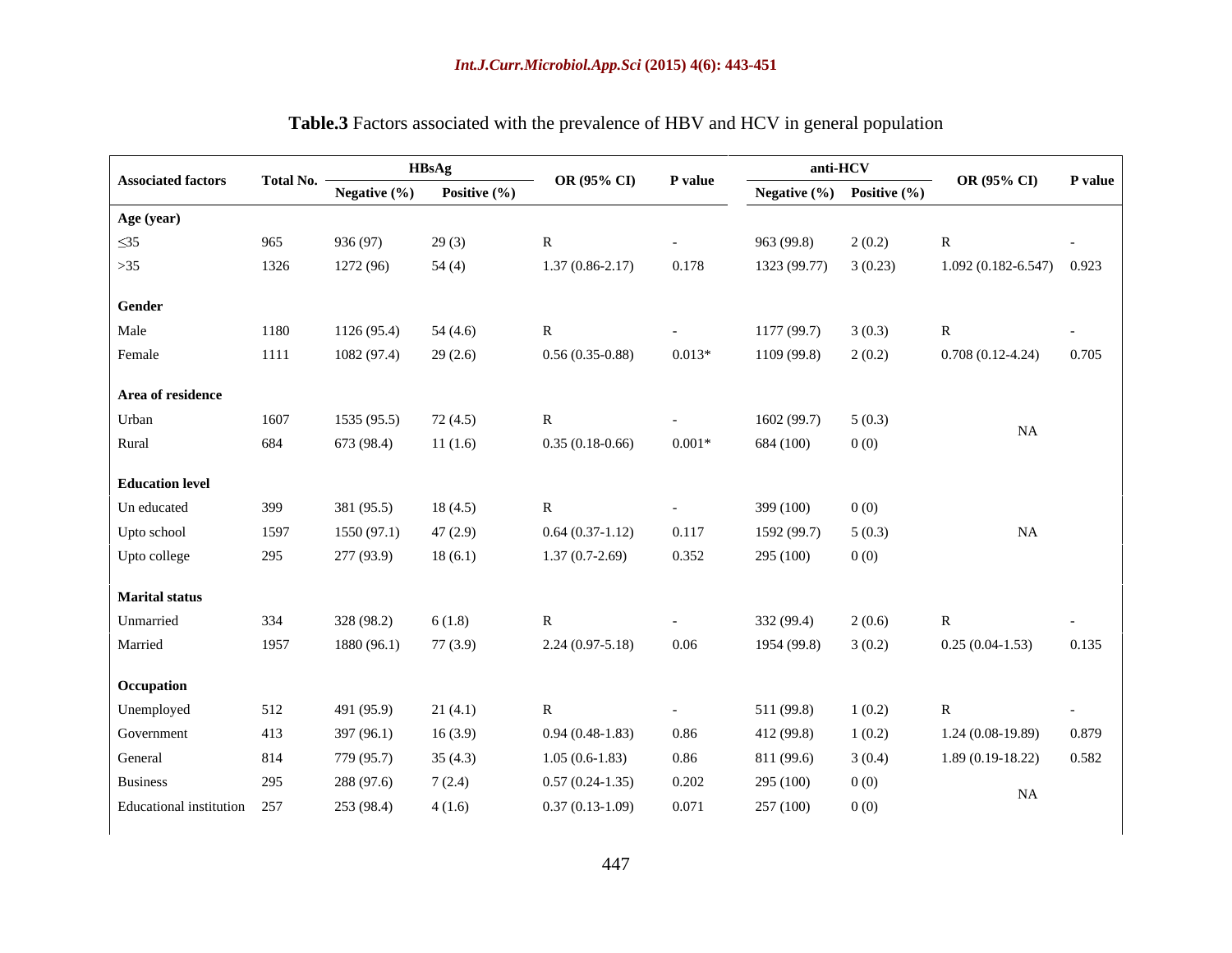| <b>History of hospital admission</b> |      |                      |          |                         |          |                      |        |                         |                      |  |
|--------------------------------------|------|----------------------|----------|-------------------------|----------|----------------------|--------|-------------------------|----------------------|--|
| <b>No</b>                            | 2226 | 2144 (96.3)          | 82(3.7)  |                         | $\sim$   | 2221 (99.8)          | 5(0.2) |                         |                      |  |
| Yes                                  | 65   | 64 (98.5)            | 1(1.5)   | $0.41(0.06-2.98)$       | 0.377    | 65 (100)             | 0(0)   | NA                      |                      |  |
| <b>Diabetes</b>                      |      |                      |          |                         |          |                      |        |                         |                      |  |
| N <sub>o</sub>                       | 2217 | 2135(96.3)           | 82(3.7)  |                         | $\sim$   | $2212(99.8)$ 5 (0.2) |        |                         |                      |  |
| Yes                                  | 74   | 73 (98.6)            | 1(1.4)   | $0.36(0.05-2.59)$       | 0.308    | 74 (100)             | 0(0)   | NA                      |                      |  |
|                                      |      |                      |          |                         |          |                      |        |                         |                      |  |
| Alcohol consumption                  |      |                      |          |                         |          |                      |        |                         |                      |  |
| <b>No</b>                            | 1857 | 1800 (96.9)          | 57(3.1)  |                         | $\sim$   | 1854 (99.8)          | 3(0.2) |                         | $\sim 100$ m $^{-1}$ |  |
| Yes                                  | 434  | 408 (94)             | 26(6)    | $2.01(1.25-3.24)$       | $0.004*$ | 432 (99.5)           | 2(0.5) | $2.86(0.48-17.17)$ 0.25 |                      |  |
| <b>Active Smoking</b>                |      |                      |          |                         |          |                      |        |                         |                      |  |
| N <sub>o</sub>                       | 2252 | 2172(96.4)           | 80 (3.6) |                         | $\sim$   | 2247 (99.8)          | 5(0.2) |                         |                      |  |
|                                      |      |                      |          |                         |          |                      |        | NA                      |                      |  |
| Yes                                  | 39   | 36 (92.3)            | 3(7.7)   | $2.26(0.7-7.5)$         | 0.182    | 39 (100)             | 0(0)   |                         |                      |  |
| <b>History of blood transfusion</b>  |      |                      |          |                         |          |                      |        |                         |                      |  |
| <b>No</b>                            | 2284 | 2202(96.4)           | 82(3.6)  |                         |          | 2279 (99.8)          | 5(0.2) |                         |                      |  |
| Yes                                  |      | 6(85.7)              | 1(14.3)  | $4.47(0.53-37.6)$ 0.168 |          | 7(100)               | 0(0)   | NA                      |                      |  |
|                                      |      |                      |          |                         |          |                      |        |                         |                      |  |
| <b>History of liver Diseases</b>     |      |                      |          |                         |          |                      |        |                         |                      |  |
| No                                   | 2163 | 2088 (96.5)          | 75(3.5)  |                         |          | $2158(99.8)$ 5 (0.2) |        | NA                      |                      |  |
| Yes                                  | 128  | 120 (93.8)           | 8(6.2)   | $1.86(0.87-3.94)$       | 0.107    | 128 (100)            | 0(0)   |                         |                      |  |
| <b>History of Jaundice</b>           |      |                      |          |                         |          |                      |        |                         |                      |  |
| No                                   | 2282 | $2199(96.4)$ 83(3.6) |          |                         |          | $2277(99.8)$ 5 (0.2) |        |                         |                      |  |
| Yes                                  |      | 9(100)               | 0(0)     | NA                      |          | 9(100)               | 0(0)   | NA                      |                      |  |

OR-Odds Ratio; R-Referral; NA-Not applicable; \*-Significant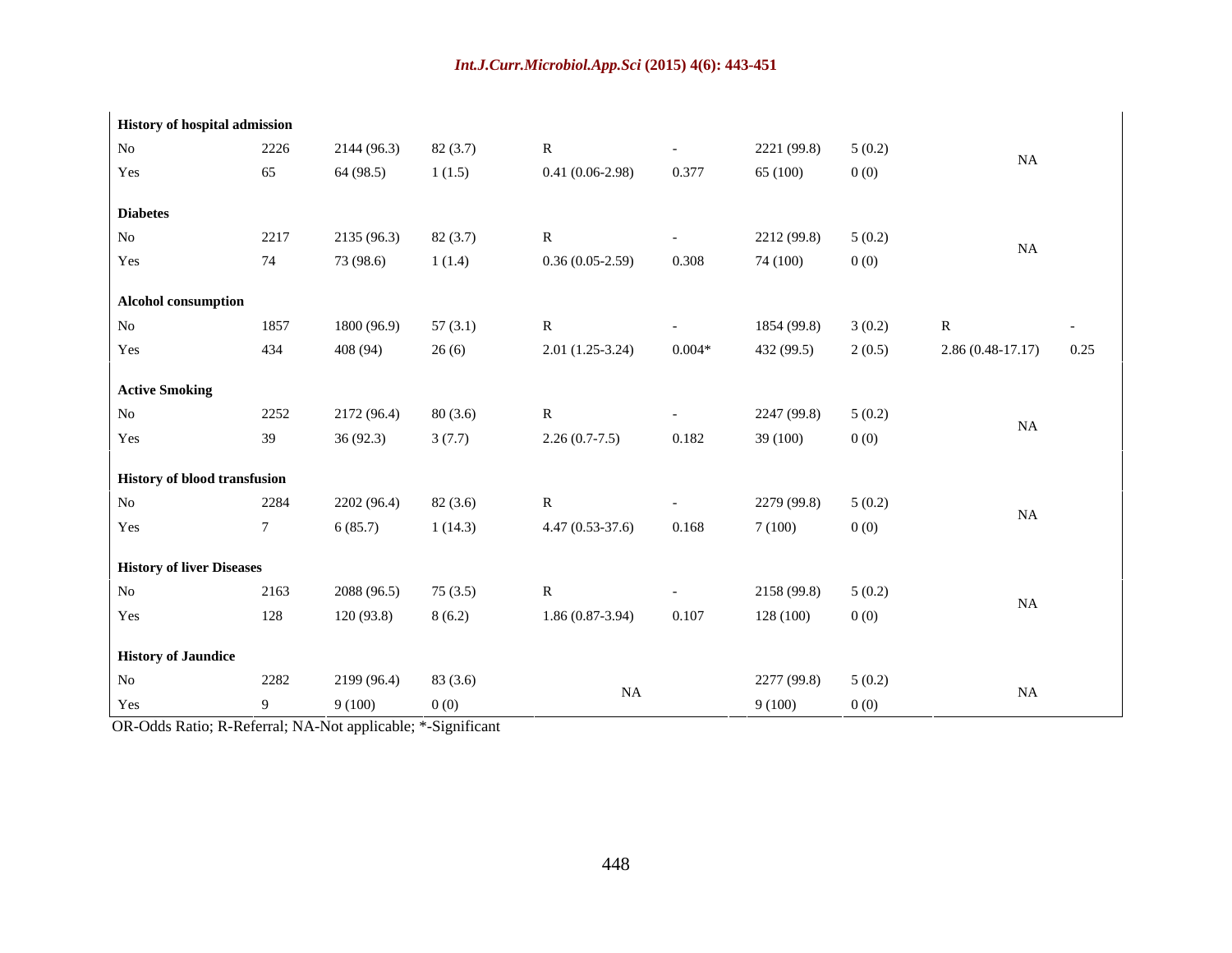Many studies have been carried out in India significantly associated with blood on the epidemiology of HBV infection and

The factors which have been shown to In conclusion, data on the general serological markers, the age group covered, general population sample versus blood

(Tandon *et al.*, 1996). A community based study on HBV prevalence in urban and rural subjects in Tamil Nadu documented 5.7% of HBsAg positivity (Kurien *et al.,* 2005), which is comparatively higher than our study report. In contrast, studies from West Bengal (Chowdhury *et al.,* 2005) and Kanpur (Behal *et al.,* 2008) showed that 2.97% (227/7653) and 2.25% (450/20000) were positive for HBsAg, respectively. A Pradesh. *Indian. J. Pathol. Microbiol.*, study on the prevalence of HBV in northern 51(3): 460–461. Indian population revealed that the HBsAg Arora, D., Arora, B., Khetarpal, A. 2010. carrier rate was similar in the urban and rural populations (Singh *et al.,* 2003) where as in our study we have observed a Haryana. Indian. J. Pathol. Microbiol., significant variation in both populations. 53(2): 308–309.

A study on risk factors of HBV infection Brooks, A., Bardhan, P., Hossain, L., documented that alcohol consumption was Salam, M.A., Hassan, M.S., Beglinger, significantly associated with HBV C., Gyr, N. 2010. Prevalence and risk seropositivity (Gheorghe *et al.,* 2013), which is correlated with our study report. Study report from Bangladesh reported a community in Dhaka, Bangladesh. *BMC*  significant association between individuals with the history of jaundice and HBsAg positivity (Ashraf *et al.,* 2010) where as in our study no significant association was observed. HBV seropositivity was not

there are several levels of variability have in agreement with other study reports (Chen been observed amongst these studies. *et al.,* 2006; de Paula Machado *et al.,* 2013). significantly associated with blood transfusion, smoking and diabetes, which is

influence the variability in the HBV population prevalence of HBV or HCV were prevalence include, the sample size, the limited in India. In comparison with study method employed for the detection of HBV reports from India, we have observed a low donor and risk population samples, ethnicity anti-HCV. In relation to the previous and geographical location of the study community based study from our region, we population (Chowdhury, 2004). have observed a low level of HBV infection In our study the overall prevalence of HBV individuals from urban area was positive for was 3.6%. In 1995, the average estimated HBsAg than rural area. Availability of carrier rate of HBV in India was 4% sufficient recent estimates of HBV or HCV In conclusion, data on the general prevalence of HCV infection. None of the individuals from rural area was positive for among general population. More number of sufficient recent estimates of HBV or HCV prevalence is necessary to evaluate control measures and health care planning.

## **References**

- Ali, S., Shukla, I., Malik, A., Rizvi, M., Ajmal, M.R. 2008. Prevalence of HCV and HBV infection in liver disorders in the Aligarh region of western Uttar Pradesh. *Indian. J. Pathol. Microbiol*., 51(3): 460 461.
- Seroprevalence of HIV, HBV, HCV and syphilis in blood donors in Southern Haryana. *Indian. J. Pathol. Microbiol*., 53(2): 308 309.
- Ashraf, H., Alam, N.H., Rothermundt, C., C., Gyr, N. 2010. Prevalence and risk factors of hepatitis B and C virus infections in an impoverished urban *Infect. Dis*., 10: 208.
- Ayele, A.G., Gebre-Selassie, S. 2013. Prevalence and risk factors of hepatitis B and hepatitis C virus infections among patients with chronic liver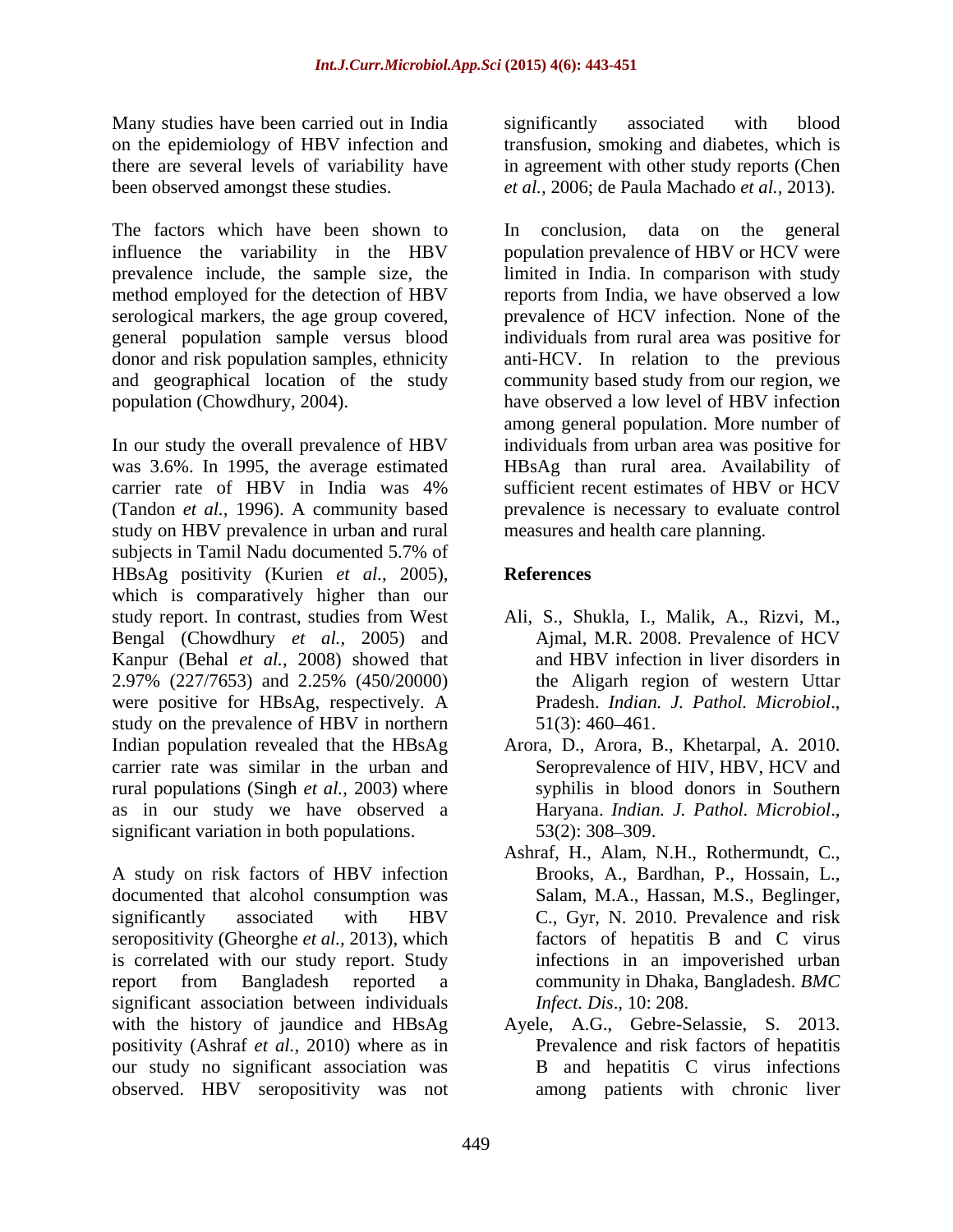- Behal, R., Jain, R., Behal, K.K., Bhagoliwal,
- Chen, H.F., Li, C.Y., Chen, P., See, T.T., patients. *J. Chin. Med. Assoc*., 69(4):
- Chowdhury, A. 2004. Epidemiology of
- Chowdhury, A., Santra, A., Chakravorty, R., epidemiology of hepatitis B virus negative infection and associated viral 6(3): 198–204.
- Chowdhury, A., Santra, A., Chaudhuri, S., infection in the general population: a community-based study in West Bengal,
- Prevalence and factors associated with
- Ding, X., Gu, H., Zhong, Z.H., Zilong, X., Tran, H.T., Iwaki, Y., Li, T.C., Sata, T., Abe, K. 2003. Molecular epidemiology

diseases in public hospitals in Addis of hepatitis viruses and genotypic Ababa, Ethiopia. *ISRN Trop. Med*., 2013: 563821. distribution of hepatitis B and C viruses in Harbin, China. *Jpn. J. Infect. Dis*., 56(1): 19 22.

- A., Aggarwal, N., Dhole, T. N. 2008. Gheorghe, L., Csiki, I.E., Iacob, S., Seroprevalence and risk factors for Gheorghe, C. 2013. The prevalence and hepatitis B virus infection among risk factors of hepatitis B virus infection general population in Northern India. in an adult population in Romania: a *Arg. Gastroenterol.*, 45(2): 137–140. **and nationwide survey**. *Eur. J.* nationwide survey. *Eur. J. Gastroenterol. Hepatol., 25(1): 56-64.*
- Lee, H.Y. 2006. Seroprevalence of Gowri, V., Chandraleka, C., Vanaja, R. hepatitis B and C in type 2 diabetic 2012. The current seroprevalence of 146 152. in vellore, Tamil Nadu. *Indian J.* hepatitis C virus in a tertiary care centre *Commun. Med*., 37(2): 137.
- hepatitis B virus infection in India. *Hep Hepatitis* C. *B. Annual*., 1: 17 24. [\[http://www.who.int/mediacentre/factsh](http://www.who.int/mediacentre/factsh) Hepatitis C. [eets/fs164/en/\]](eets/fs164/en/]), [Accessed in 2015].
- Banerji, A., Pal, S., Dhali, G.K., Datta, Khaja, M.N., Madhavi, C., Thippavazzula, S., Banerji, S., Manna, B., Chowdhury, R., Nafeesa, F., Habib, A.M., S.R., Bhattacharya, S.K., Mazumder, Habibullah, C.M., Guntaka, R.V. 2006. D.G. 2005. Community-based High prevalence of hepatitis C virus infection in West Bengal, India: among general population, blood donors prevalence of hepatitis B e antigen-<br>and risk groups. Infect. Genet. Evol., R., Nafeesa, F., Habib, A.M., infection and genotype distribution and risk groups. *Infect. Genet. Evol*., 6(3): 198 204.
- variants. *J. Gastroenterol. Hepatol.*, Kurien, T., Thyagarajan, S.P., Jeyaseelan, 20(11): 1712–1720. L., Peedicayil, A., Rajendran, P., Dhali, G.K., Chaudhuri, S., Maity, S.G., Krishnamurthy, P., Sudhakar, K., Naik, T.N., Bhattacharya, S.K., Varghese, J.C., STD Study Group. Mazumder, D.N. 2003. Hepatitis C virus 2005. Community prevalence of India. *Hepatology*, 37(4): 802 809. *Indian. J. Med. Res*., 121(5): 670 675. Kurien, T., Thyagarajan, S.P., Jeyaseelan, L., Peedicayil, A., Rajendran, P., Sivaram, S., Hansdak, S.G., Renu, G., Krishnamurthy,  $P_{\cdot}$ , 2005. Community prevalence of hepatitis B infection and modes of transmission in Tamil Nadu, India.
- de Paula Machado, D.F., Martins, T., Lavanchy, D. 2004. Hepatitis B virus Trevisol, D.J., Vieira E Silva, R.A., Narciso-Schiavon, J.L., Schuelter treatment, and current and emerging Trevisol, F., Schiavon Lde, L. 2013. prevention and control measures.*J.*  epidemiology, disease burden, *Viral. Hepat.,* 11(2): 97–107.
	- hepatitis B virus infection among senior Mast, E. E., Ward, J. W. 2008. Hepatitis B citizens in a southern brazilian city. vaccines. In: Plotkin, S. A., Orenstein, *Hepat. Mon.*, 13(5): e7874. **W., and Offit, P. A. (Eds.), Vaccines, 5<sup>th</sup>** edn ed. Saunders-Elsevier, Philadelphia, PA., pp. 205–242.